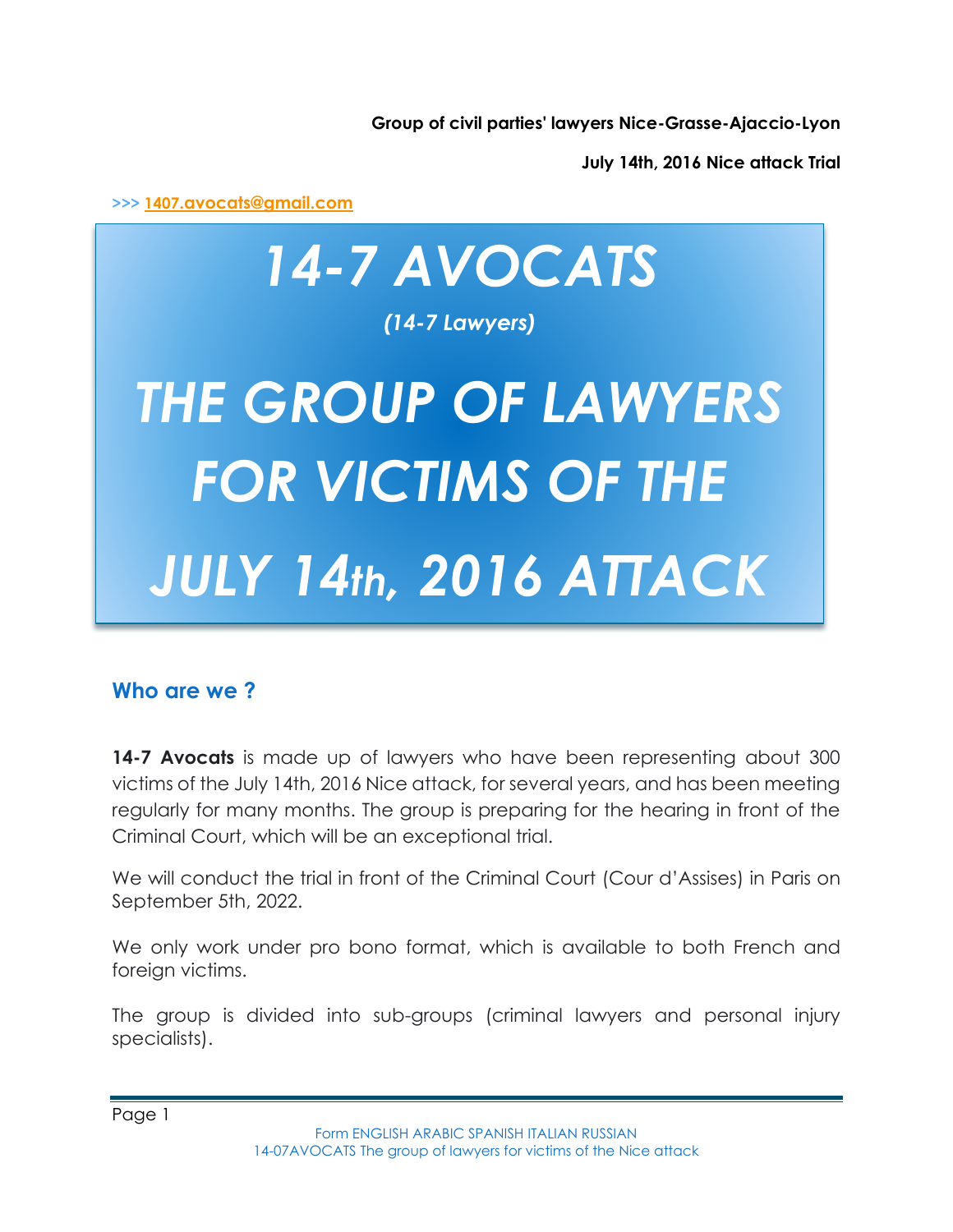The group meets in "plenary" session at least once a month to go over the work progress and what has been accomplished.

The group of lawyers aim to :

- Give victims a prominent place in the trial;
- Prepare the victims and coordinate their hearings ;
- Prepare interventions during the hearing, so that they are efficient and productive, avoiding redundancy ;
- Establish a common list of witnesses to be called ;
- Designing a new kind of pleading: the collective pleading and also in memory of the deceased.

### **Why become a civil party?**

This is a right for all victims of the attack.

It is the only way for victims to be heard at the trial; and also to have their name written on the decision that will be handed down by the Assize Court.

The role of the civil parties is important during the criminal trial. Through their hearings the truth of the victims becomes visible.

But civil parties can also simply be present at their own trial, participate in it or simply listen.

The lawyer is present at the victim's side throughout the trial, helping the victim to make his or her voice heard.

Legal aid is a right for victims of terrorist attacks who wish to act as a civil party; there are no costs or fees to pay.

The terrorist act traumatizes an entire nation, and the victims who are civil parties are the embodiment of this collective trauma. And only the victims can express the extent of the trauma they have suffered. They must take their rightful place in the trial.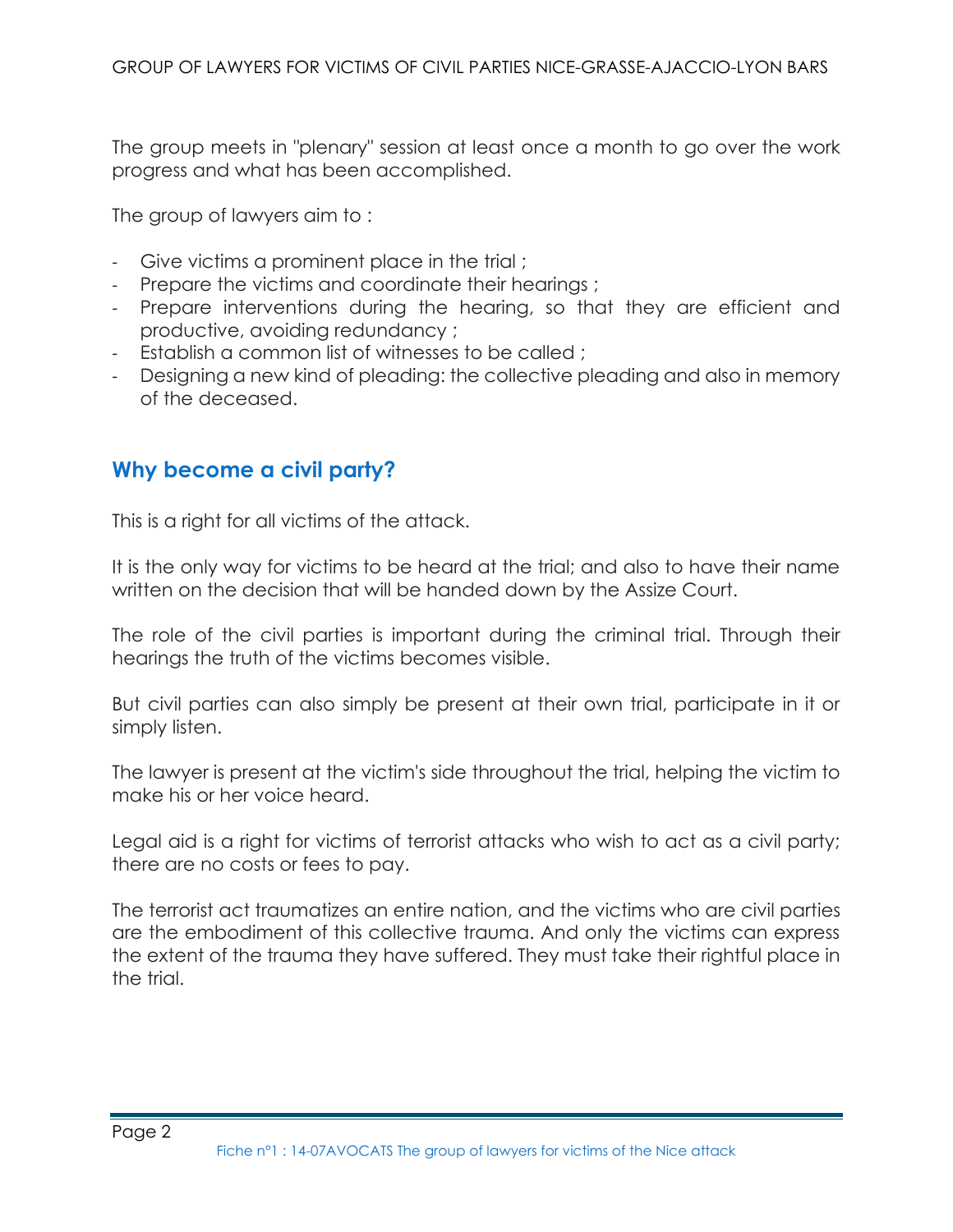## **Who can be a civil party:**

#### **The direct victims:**

The victims present at the scene on the day of the terrorist act. Those of French nationality but also of foreign nationality.

Including any public official or soldier, as well as their dependants, whatever their nationality.

**NOTE:** Even if **the victim's file has been refused** by the FGTI or by the investigating judge, the victim can still file a civil action claim in front of the Assize Court, following a new case law from February 15th, 2022 of the Court of Cassation:

All persons who were on the Promenade des Anglais near the attack, and who may have legitimately felt exposed to the attack, are eligible to bring civil proceedings: French AND foreigners;

People who have not yet joined as civil parties can do so directly before the specially composed Court of Assizes, until the end of the proceedings.

People who have been previously refused can therefore also file a civil action in front of the Assize Court.

... regardless of the nature of their physical or psychological injuries.

The physical or psychological injuries of the victims make it possible to constitute civil parties;

People who were physically injured by the truck, but also people who were injured during the crowd movement that followed, from a fall...

People who have been psychologically shocked can also bring civil action.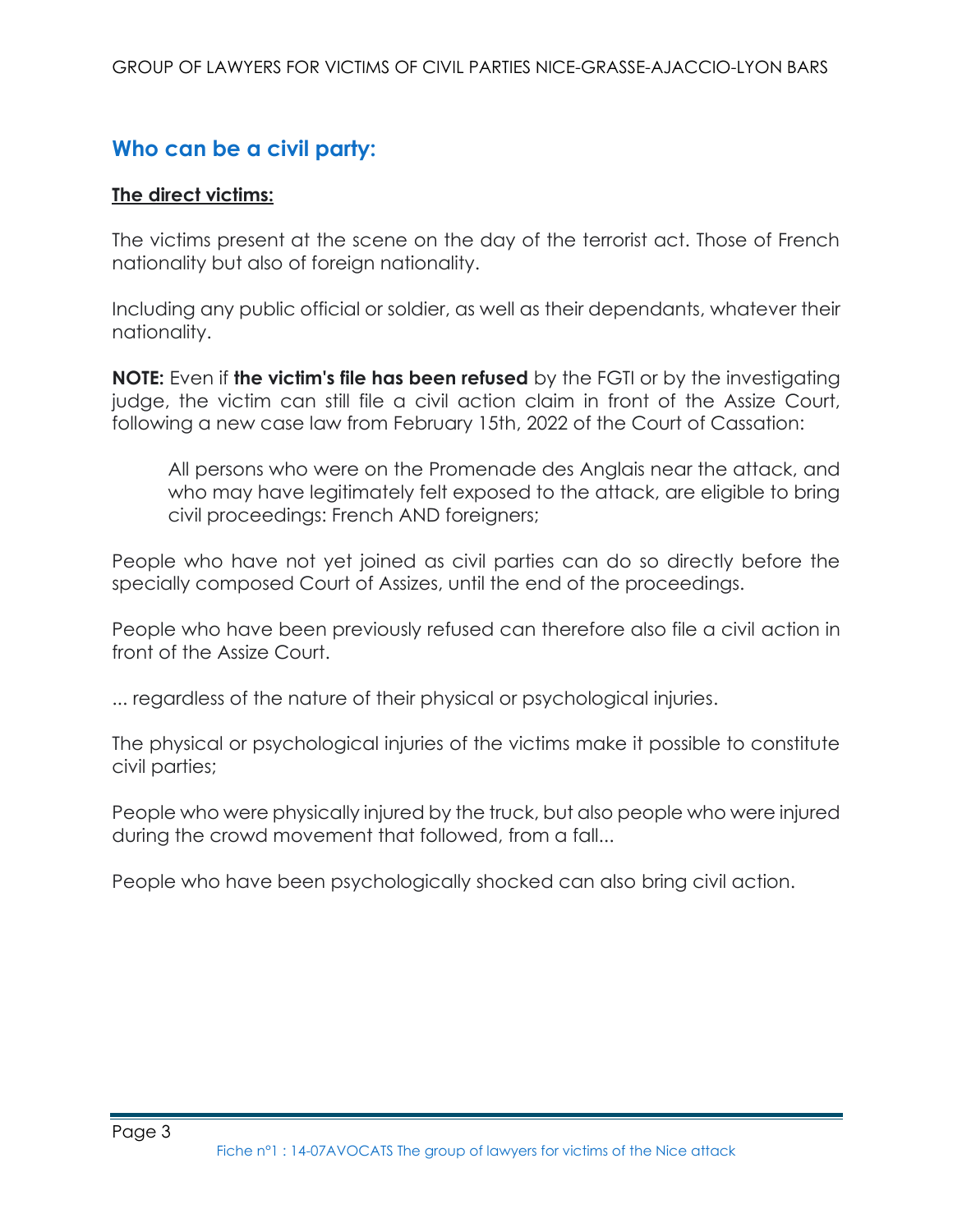#### **The indirect victims**:

Relatives of direct victims who personally suffer as a consequence of the direct victim's situation resulting from the attack, whether dead or injured.

The following persons may therefore be brought as civil parties in front of the Assize Court, if they demonstrate that they have suffered personal, direct and certain harm in connection with the attack:

- All family members cohabiting with the direct victim of the attack (spouse, ascendants, descendants, siblings).
- Family members not cohabiting with the direct victim of the attack;
- The cohabiting partner of the direct victim of the attack (the stability of the couple's relationship must be established);
- Godparents,
- Members of the blended family (half-brother, half-sister).

People who have not yet joined as civil parties can do so!

**Indirect victims refused** by the FGTI or the investigating judge can bring civil proceedings before the Assize Court.

## **How to attend the trial? :**

#### **Where?**

IN PARIS : Court of Appeal of Paris, Entrance rue de HARLEY, 75004 PARIS. For civil parties, there is a dedicated entrance: rue de Harlay, 75001 Paris ; For relatives who are not civil parties, the family, public entrance: 10 boulevard du Palais, 75001 Paris.

The hearing will take place on the ground floor, in courtroom 8-3 n° 0D30 - sector D - ex tribunal correctionnel (10 bd du Palais in Paris - métro cité station).

IN NICE : a non-interactive broadcast in Nice is being organized.

Civil parties called to testify will have to travel to Paris. It will not be possible to intervene from Nice in any case.

**When will it take place**? The hearing is officially scheduled from September 5th, 2022 until November 15th, 2022 but an extension until mid-December is already expected.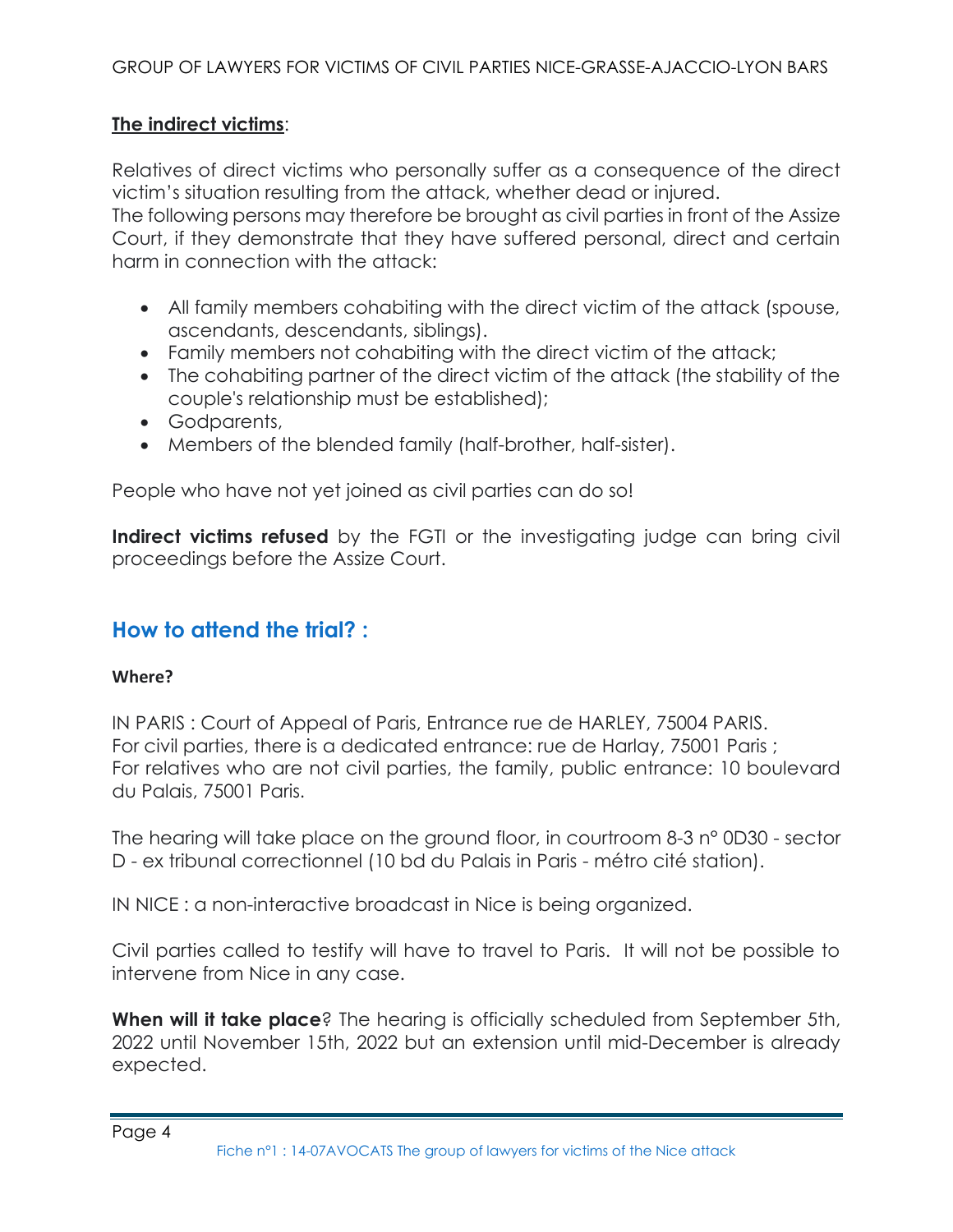GROUP OF LAWYERS FOR VICTIMS OF CIVIL PARTIES NICE-GRASSE-AJACCIO-LYON BARS

**How ?** Those who are already civil parties: Before the hearing, you will receive a form from the clerk's office to fill in and return, along with various supporting documents. Those who must constitute: You must file a civil party's constitution at the Court of Assizes.

When you arrive, you must go to the "point greffe" to present your badge. This place will be located near the courtroom, i.e. the "salle des grands procès".

You will choose to wear a red lanyard if you do not wish to speak to journalists, a green lanyard if you wish to speak to them. Lawyers will have a black cord, organizers a blue lanyard, journalists an orange cord.

Please note: it is the check-in, everyday that you are present at the Palais, that gives you the right to be reimbursed for the costs associated with your participation in the trial in Paris.

French and foreign victims can apply for legal aid.

#### **FOR ANY INFORMATION REQUEST, PLEASE CONTACT THE SINGLE E-MAIL ADDRESS :**  [1407.avocats@gmail.com](mailto:1407.avocats@gmail.com)

## **On the terms of reimbursement of costs related to the trial**

For the reimbursement of expenses related to your presence at the trial in Paris, you must return the form to the courthouse with the original of your summons, a bank statement, a copy of your identity card or passport and an up-to-date proof of address (+ copy of the family record book if the civil party is French).

You are entitled to reimbursement when you check-in with your badge each day you are at the courthouse.